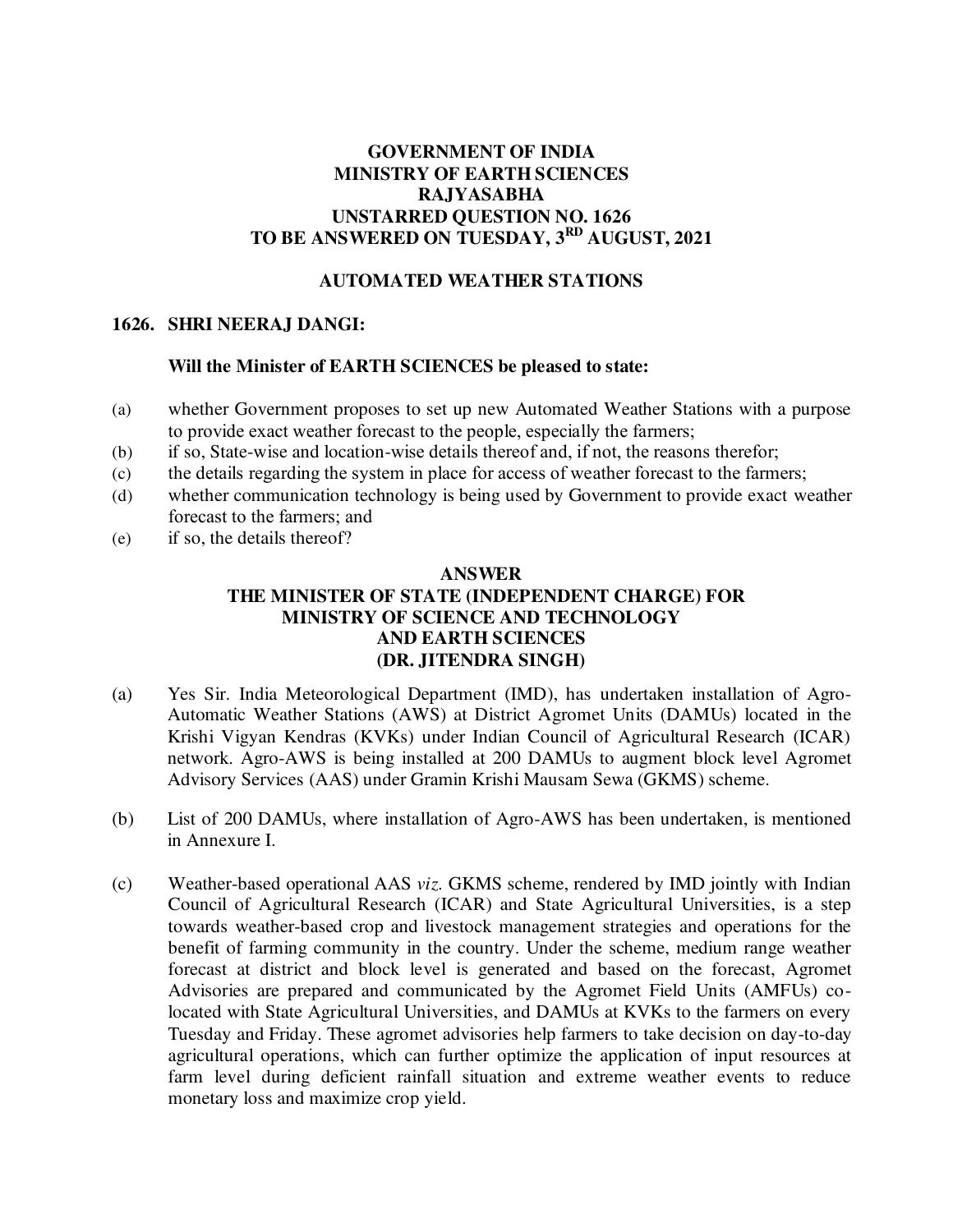IMD also monitors rainfall situation & weather aberrations and issues alerts & warnings to the farmers from time to time under GKMS scheme. SMS-based alerts and warning for extreme weather events along with suitable remedial measures are issued to take timely operations by the farmers. Such alerts and warnings are also shared with State Department of Agriculture for the effective management of calamity.

(d)-(e) Agromet Advisories are communicated to the farmers through multichannel dissemination system like print and electronic media, Door Darshan, radio, internet etc. including SMS using mobile phones through Kisan Portal launched by Ministry of Agriculture and Farmers' Welfare and also through private companies under Public Private Partnership (PPP) mode. At present, 43.37 million farmers in the country receive the Agromet Advisories through SMS directly. KVKs of ICAR have also given link to the respective district level advisory in their web portal. A mobile App *viz.,* 'Meghdoot' has also been launched by Ministry of Earth Sciences, Government of India, to help the farmers to get the weather information including alerts and related agromet advisories specific to their districts.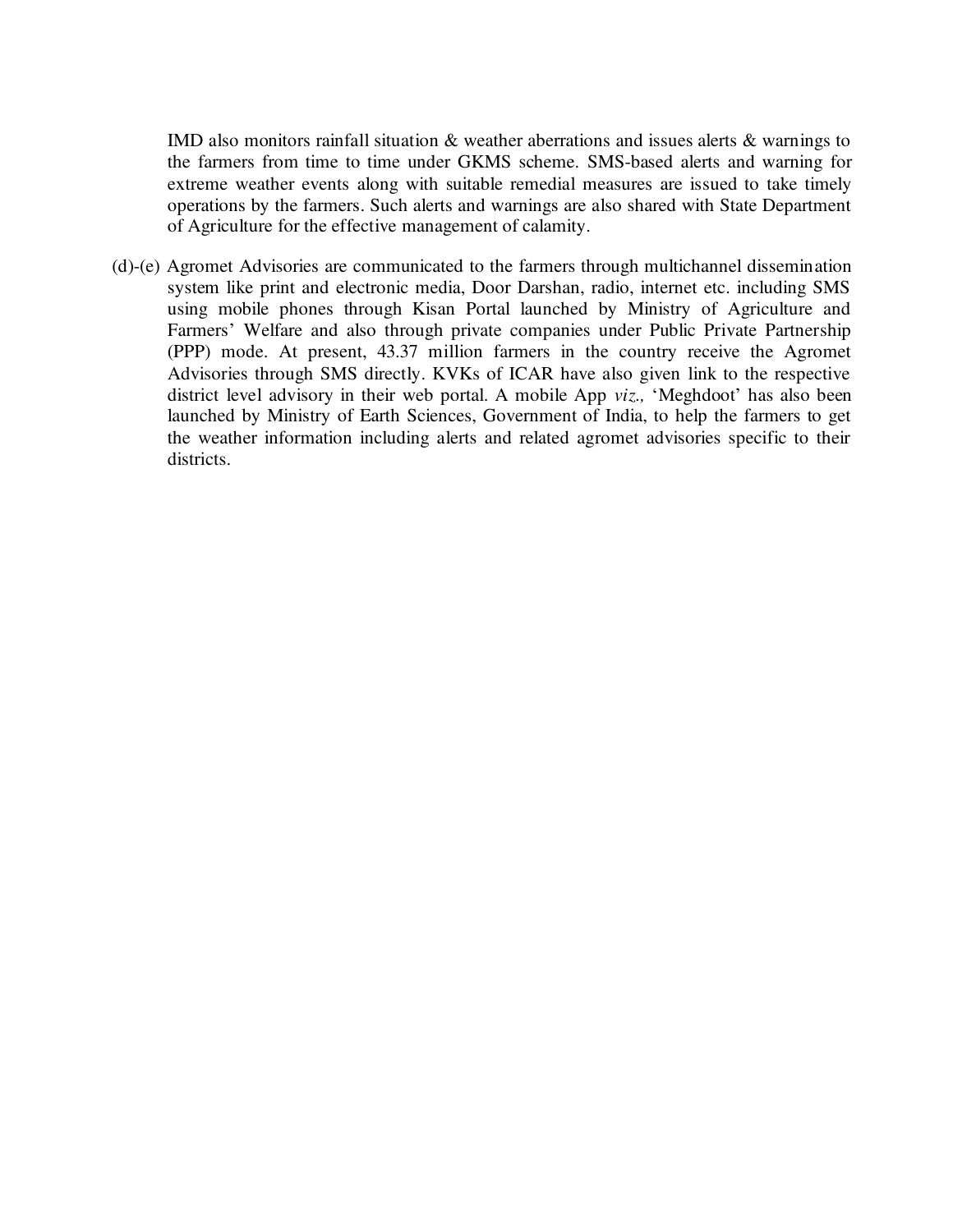# **Annexure I**

| List of 200 DAMUs where Agro-AWS is installed (covering 115 Aspirational Dist.) |                          |                |                  |                                        |
|---------------------------------------------------------------------------------|--------------------------|----------------|------------------|----------------------------------------|
| S.No                                                                            | <b>State</b>             | No.            | <b>District</b>  | <b>KVK Name</b>                        |
| 1                                                                               | <b>Andhra Pradesh</b>    | 9              | Prakasam         | KVK Prakasam (Darsai)                  |
| $\overline{2}$                                                                  |                          |                | East Godavari    | <b>KVK Kalavacharla</b>                |
| 3                                                                               |                          |                | *YSR Kaddappa    | <b>KVK Utukur</b>                      |
| $\overline{4}$                                                                  |                          |                | *Viziagnagaram   | KVK, Rastakuntubai                     |
| 5                                                                               |                          |                | Nellore          | <b>KVK AK Nagar</b>                    |
| $6\phantom{1}$                                                                  |                          |                | Kurnool          | <b>KVK Banavasivillage</b>             |
| $\overline{7}$                                                                  |                          |                | West Godavari    | KVK Venkatramannagudem                 |
| 8                                                                               |                          |                | Krishna          | <b>KVK Garikapadu</b>                  |
| 9                                                                               |                          |                | Srikakulam       | <b>KVK Ambadavasla</b>                 |
| 10                                                                              | <b>Arunachal Pradesh</b> | 3              | *Namsai          | <b>DistLohit</b>                       |
| 11                                                                              |                          |                | Papumpare        | <b>KVK Papumpare</b>                   |
| 12                                                                              |                          |                | Tawang           | <b>KVK Tawang</b>                      |
| 13                                                                              | Assam                    | 8              | *Hailakandi      | KVK Hailakandi, Chandpur               |
| 14                                                                              |                          |                | *Dhubri          | KVK Dhubri, AAU, Bilasipara            |
| 15                                                                              |                          |                | *Barpeta         | KVK Barpeta, Howly                     |
| 16                                                                              |                          |                | Cachar           | <b>KVK Cachar</b>                      |
| 17                                                                              |                          |                | *Darrang         | KVK Darrang, Mangaldoi                 |
| 18                                                                              |                          |                | *Baksa           | <b>KVK Baksa</b>                       |
| 19                                                                              |                          |                | *Udalguri        | KVK Udalguri, AAU, Lalpool             |
| 20                                                                              |                          |                | *Goalpara        | KVK Goalpara, Dudhoni, Goalpara, Assam |
| 21                                                                              | <b>Bihar</b>             | 14             | *Khagaria        | <b>KVK Khagaria</b>                    |
| 22                                                                              |                          |                | <b>'Gaya</b>     | <b>KVK Gaya</b>                        |
| 23                                                                              |                          |                | *Purnea          | KVK Purnia(Jalalgarh)                  |
| 24                                                                              |                          |                | East Champaran   | <b>KVK Piprakothi</b>                  |
| 25                                                                              |                          |                | <b>Begusarai</b> | KVK Begusarai(Khodawanpur)             |
| 26                                                                              |                          |                | *Katihar         | <b>KVK Katihar (Tingachia)</b>         |
| 27                                                                              |                          |                | *Sitamarhi       | <b>KVK Sitamarhi</b>                   |
| 28                                                                              |                          |                | *Sheikpura       | <b>KVK Shekhpura</b>                   |
| 29                                                                              |                          |                | *Nawada          | KVK Kauakaul, Nawada                   |
| 30                                                                              |                          |                | 'Banka           | <b>KVK Vijaynagar</b>                  |
| 31                                                                              |                          |                | *Jamui           | <b>KVK Khadigram</b>                   |
| 32                                                                              |                          |                | *Araraia         | <b>KVK Araria</b>                      |
| 33                                                                              |                          |                | Muzaffarpur      | <b>KVK Saraiya</b>                     |
| 34                                                                              |                          |                | *Aurangabad      | <b>KVK Aurangabad (Siris)</b>          |
| 35                                                                              | Chattisgarh              | 9              | *Mahasamund      | <b>KVK Mahasamund</b>                  |
| 36                                                                              |                          |                | *Korba           | <b>KVK Korba</b>                       |
| 37                                                                              |                          |                | Jashpur          | <b>KVK Dumarbahar</b>                  |
| 38                                                                              |                          |                | *Narayanpur      | <b>KVK Narayanpur</b>                  |
| 39                                                                              |                          |                | <b>Bijapur</b>   | <b>KVK Bijapur</b>                     |
| 40                                                                              |                          |                | Rajnanadgaon     | KVK Rajnanadgaon                       |
| 41                                                                              |                          |                | Kanker*          | <b>KVK Kanker</b>                      |
| 42                                                                              |                          |                | *Dantewada       | <b>KVK Dantewada</b>                   |
| 43                                                                              |                          |                | Korea            | <b>KVK Korea (Salka)</b>               |
| 44                                                                              | Goa                      | $\overline{2}$ | North Goa        | <b>KVK Goa</b>                         |
| 45                                                                              |                          |                | South Goa        | <b>KVK Panji</b>                       |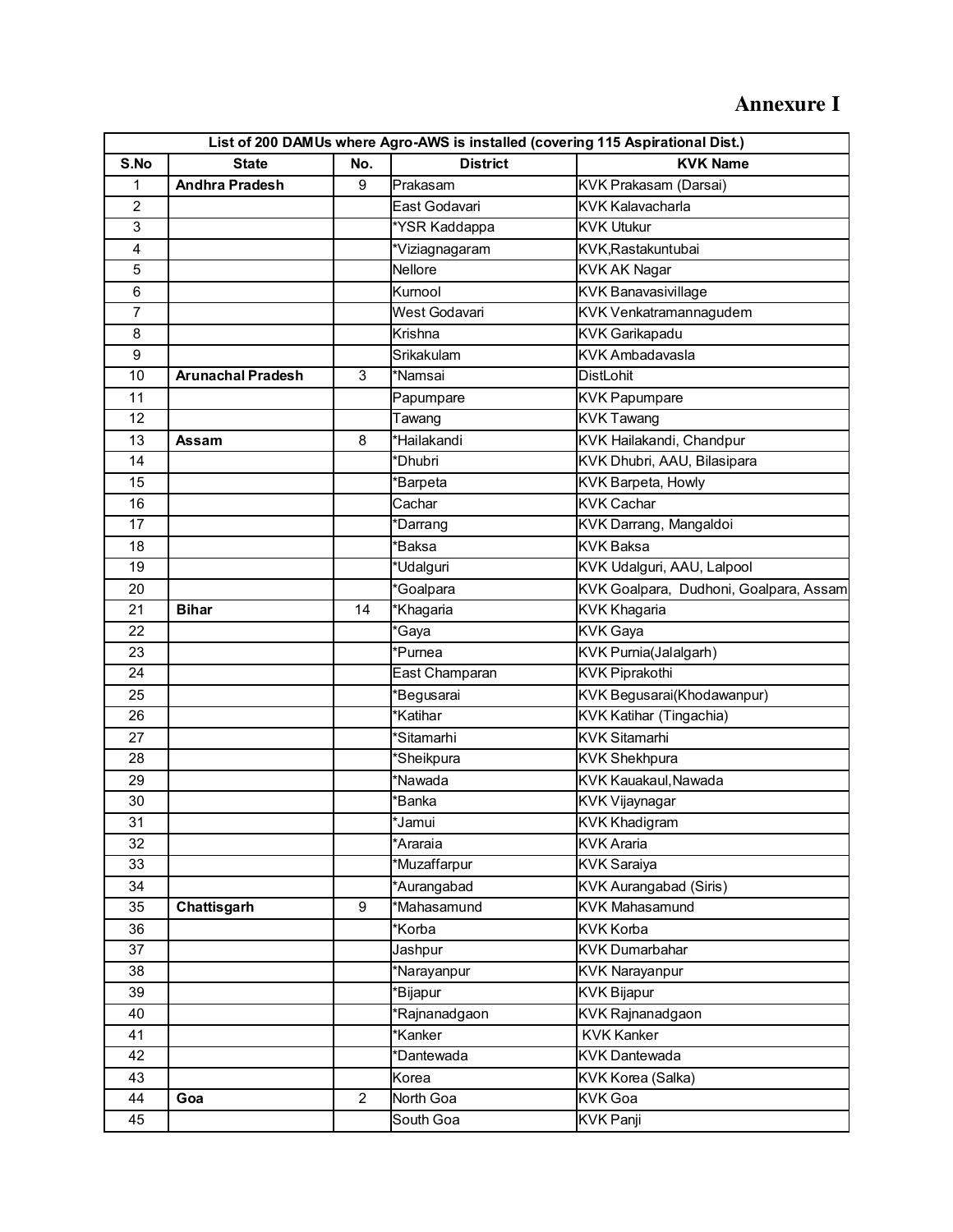| 46              | Gujarat                 | 9              | Panchmahal             | <b>KVK Panchmahal</b>                    |
|-----------------|-------------------------|----------------|------------------------|------------------------------------------|
| 47              |                         |                | *Dahod                 | <b>KVK Dahod</b>                         |
| 48              |                         |                | Amreli                 | <b>KVK Amreli</b>                        |
| 49              |                         |                | Dang                   | <b>KVK Waghai</b>                        |
| 50              |                         |                | *Narmada               | KVK Seed multiplication farm, Dediyapada |
| $\overline{51}$ |                         |                | Vadodra                | <b>KVK Vadodara</b>                      |
| 52              |                         |                | Valsad                 | <b>KVK Valsad</b>                        |
| 53              |                         |                | Jamnagar               | <b>KVK Air force road</b>                |
| 54              |                         |                | Surat                  | KVK CRC, Athwaline                       |
| 55              | Haryana                 | 6              | Sonipat                | KVK Jagdishpur, Sonipat                  |
| 56              |                         |                | Shikohpur              | <b>KVK Gurgaon</b>                       |
| 57              |                         |                | Karnal                 | <b>KVK NDRI</b>                          |
| 58              |                         |                | Mahendragarh           | <b>KVK Mahendragarh</b>                  |
| 59              |                         |                | Kurukshetra            | <b>KVK Urbanstate</b>                    |
| 60              |                         |                | Yamunanagar            | <b>KVK Damla</b>                         |
| 61              | <b>Himachal Pradesh</b> | $\overline{4}$ | *Chamba                | KVK Chamba (Saru Farm)                   |
| 62              |                         |                | Bilaspur               | <b>KVK Bilaspur</b>                      |
| 63              |                         |                | Sundernagar            | <b>KVK Mandi</b>                         |
| 64              |                         |                | Sirmaur                | <b>KVK Sirmaur (Dhulakuan)</b>           |
| 65              | J and K                 | 4              | *Baramula              | KVK Baramula (Kunzer, Tangmarg)          |
| 66              |                         |                | Kathua                 | <b>KVK Kathua</b>                        |
| 67              |                         |                | Kupwara                | <b>KVK Kupwara</b>                       |
| 68              |                         |                | Reasi                  | <b>KVK Reasi</b>                         |
| 69              | <b>Jharkhand</b>        | 17             | *Lohardagga            | KVK Lohardaga BAU                        |
| 70              |                         |                | <b>West Singhbum</b>   | <b>KVK BAU Jagannathpur</b>              |
| 71              |                         |                | 'Sahibganj             | <b>KVK Sahibganj</b>                     |
| 72              |                         |                | Kunthi <sup>*</sup>    | <b>KVK Diyankel Village</b>              |
| 73              |                         |                | 'Simdega               | <b>KVK BanoSimdega</b>                   |
| 74              |                         |                | $\sqrt[k]{Pakur}$      | <b>KVK Pakur</b>                         |
| 75              |                         |                | 'Godda                 | <b>KVK Godda</b>                         |
| 76              |                         |                | Deoghar                | <b>KVK Deoghar</b>                       |
| 77              |                         |                | *Chatra                | <b>KVK Chatra</b>                        |
| 78              |                         |                | *Palamu                | KVK PalamuDaltanganj                     |
| 79              |                         |                | *Bokaro                | <b>KVK Bokaro (Petabvar)</b>             |
| 80              |                         |                | 'Garhwa                | <b>KVK Garhwa</b>                        |
| 81              |                         |                | *Ramgarh               | <b>KVK Ramgarh</b>                       |
| 82              |                         |                | <i><b>'Giridih</b></i> | <b>KVK GiridihBengabad</b>               |
| 83              |                         |                | *Hazaribag             | <b>KVK Hazaribag</b>                     |
| 84              |                         |                | *Latehar               | <b>KVK LateharBalumath</b>               |
| 85              |                         |                | *Gumla                 | <b>KVK GumlaBishnupur</b>                |
| 86              | Karnataka               | 12             | Haveri                 | <b>KVK Hanumanamatti</b>                 |
| 87              |                         |                | Mandya                 | KVK, V.C.Farm, Mandya                    |
| 88              |                         |                | <b>Bellary</b>         | <b>KVK Hageri</b>                        |
| 89              |                         |                | Chikmagalur            | <b>KVK</b> chikmagalur                   |
| 90              |                         |                | Kodagu                 | <b>KVK Gonikoppal</b>                    |
| 91              |                         |                | Bagalkot               | KVK Agriculture Research Station,        |
| 92              |                         |                | Koppal                 | KVK ARS Campus, Kanakgiri Road           |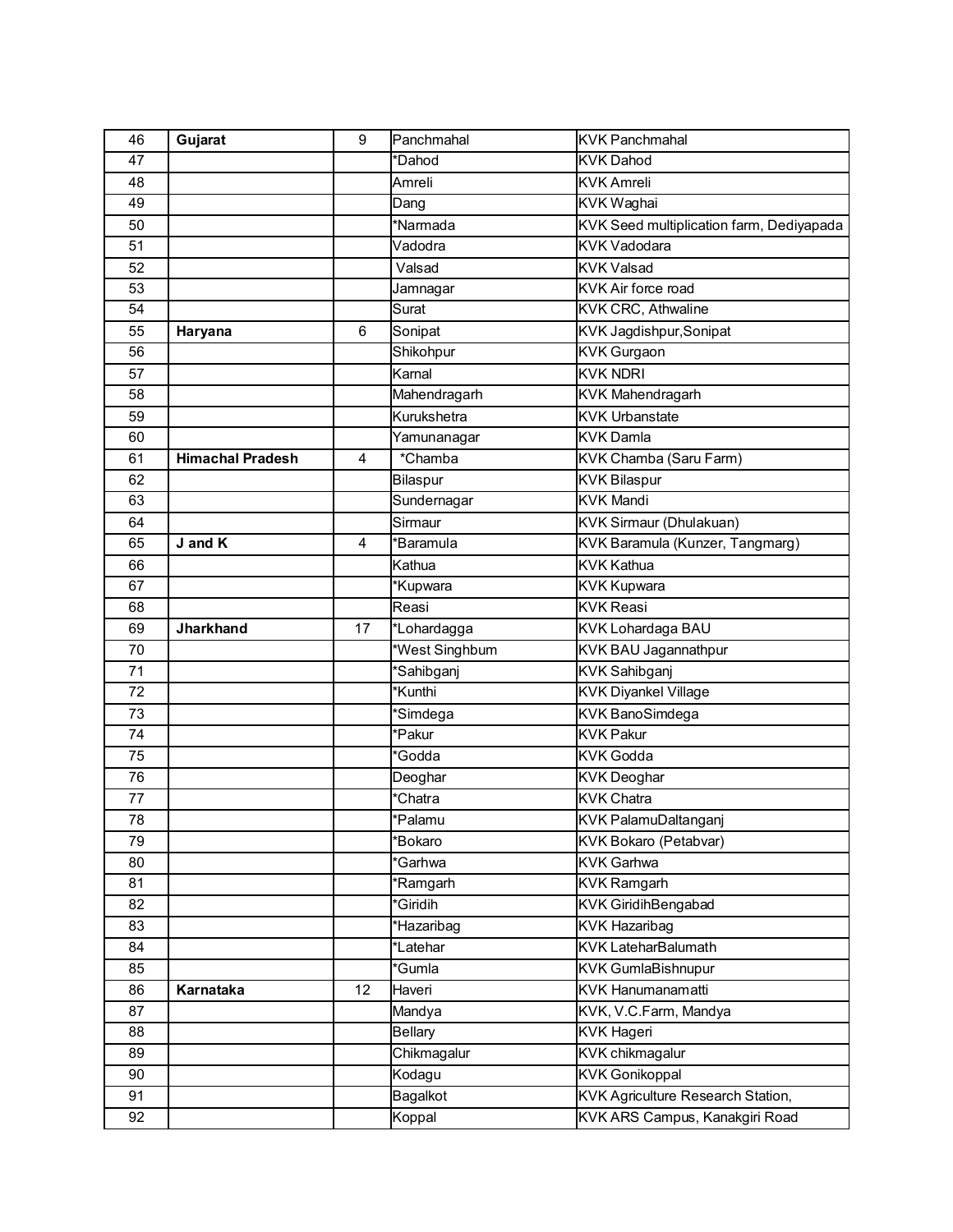| $\overline{93}$ |                       |                | *Yadgir                  | <b>KVK Kawadimatti</b>              |
|-----------------|-----------------------|----------------|--------------------------|-------------------------------------|
| 94              |                       |                | Tumkur                   | <b>KVK ZARS, Konehally</b>          |
| 95              |                       |                | Ramnagaram               | KVK Chandurayanghalli               |
| 96              |                       |                | Chamrajnagar             | KVK Seed Farm, Hardanhally          |
| 97              |                       |                | Kolar                    | <b>KVK Tanka Farm</b>               |
| 98              | Kerala                | 3              | Malappuram               | <b>KVK Malappuram</b>               |
| 99              |                       |                | Palghat                  | <b>KVK Pattambi</b>                 |
| 100             |                       |                | Kollam                   | <b>KVK Kollam</b>                   |
| 101             | Lakshadweep           | 1              | Kiltan                   | KVK, Lakshadweep                    |
| 102             | <b>Madhya Pradesh</b> | 14             | Ashoknagar               | <b>KVK Ashoknagar</b>               |
| 103             |                       |                | *Singrauli               | <b>KVK Singrauli</b>                |
| 104             |                       |                | Neemuch                  | <b>KVK Neemuch</b>                  |
| 105             |                       |                | Rewa                     | <b>KVK Rewa</b>                     |
| 106             |                       |                | Katni                    | <b>KVK Katni</b>                    |
| 107             |                       |                | *Damoh                   | <b>KVK Damoh</b>                    |
| 108             |                       |                | 'Barwani                 | <b>KVK Badwani</b>                  |
| 109             |                       |                | *Rajgarh                 | <b>KVK Rajgarh</b>                  |
| 110             |                       |                | Shahdol                  | <b>KVK Shahdol</b>                  |
| 111             |                       |                | Balaghat                 | <b>KVK Badgaon</b>                  |
| 112             |                       |                | <i><b>'Guna</b></i>      | <b>KVK Guna</b>                     |
| 113             |                       |                | Khandwa <sup>*</sup>     | <b>KVK Khandwa</b>                  |
| 114             |                       |                | Shivpuri                 | <b>KVK Shivpuri</b>                 |
| 115             |                       |                | <i><b>Chhatrapur</b></i> | <b>KVK Chhattarpur (Nowgong)</b>    |
| 116             | Maharashtra           | 10             | Nagpur                   | <b>KVK Nagpur</b>                   |
| 117             |                       |                | Palghar                  | <b>KVK Thane</b>                    |
| 118             |                       |                | *Nandurbar               | <b>KVK Nandurbar</b>                |
| 119             |                       |                | Solapur                  | <b>KVK Solapur-II</b>               |
| 120             |                       |                | *Osmanabad               | <b>KVK Osmanabad</b>                |
| 121             |                       |                | Aurangabad               | <b>KVK Aurangabad-I</b>             |
| 122             |                       |                | <b>Bhandara</b>          | <b>KVK Bhandara</b>                 |
| 123             |                       |                | *Gadchiroli              | <b>KVK Gadchiroli</b>               |
| 124             |                       |                | <b>Buldana</b>           | <b>KVK Buldana-II</b>               |
| 125             |                       |                | *Wasim                   | <b>KVK Washim</b>                   |
| 126             | <b>Manipur</b>        | $\mathbf{1}$   | *Chandel                 | <b>KVK Chandel</b>                  |
| 127             | Meghalaya             | $\overline{2}$ | Ribhoi <sup>®</sup>      | <b>KVK Ribhoi</b>                   |
| 128             |                       |                | West Khasi Hills         | <b>KVK Nongstoin</b>                |
| 129             | Mizoram               | 1              | *Mamit                   | <b>KVK Mamit</b>                    |
| 130             | Nagaland              | $\overline{a}$ | Mokokchung               | <b>KVK Mokokchung</b>               |
| 131             |                       |                | *Kephire                 | <b>KVK Kiphire</b>                  |
| 132             | New Delhi             | $\mathbf{1}$   | South-West District      | <b>KVK Ujwa</b>                     |
| 133             | Odisha                | 10             | Cuttack                  | <b>KVK Cuttack (Santhapur Farm)</b> |
| 134             |                       |                | Rayagada                 | <b>KVK, Gunupur</b>                 |
| 135             |                       |                | Mayurbhaj                | <b>KVK Mayurnhaj</b>                |
| 136             |                       |                | <b>Balangir</b>          | <b>KVK Nimkana</b>                  |
| 137             |                       |                | Jagatsinghpur            | <b>KVK Jagatsinghpur</b>            |
| 138             |                       |                | Nayagarh                 | <b>KVK Panipolia</b>                |
| 139             |                       |                | Ganjam                   | <b>KVK Benakuda</b>                 |
| 140             |                       |                | <i><b>*Gajapati</b></i>  | KVK R. Udayagiri                    |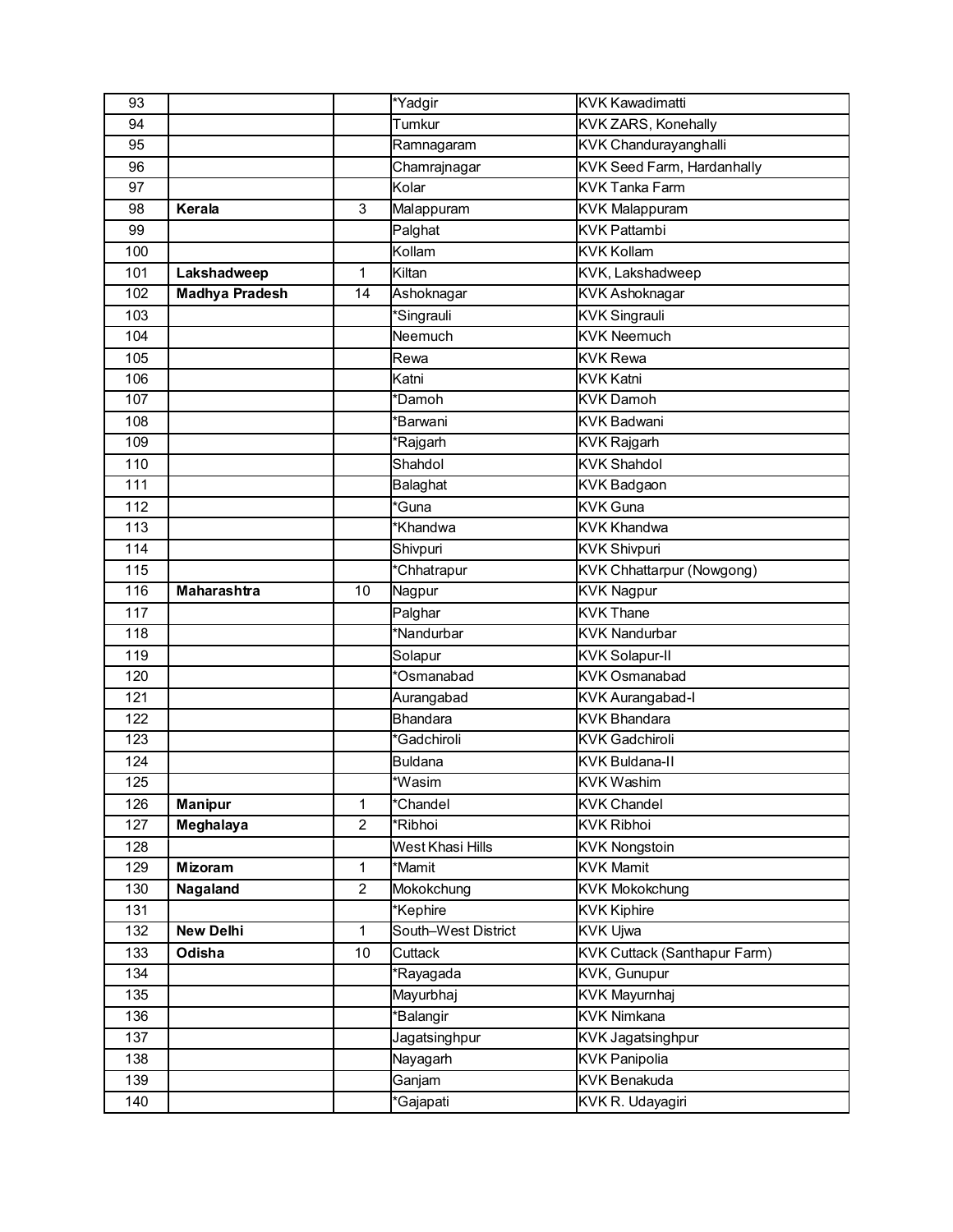| 141 |                      |                | Puri                 | <b>KVK Puri</b>                        |
|-----|----------------------|----------------|----------------------|----------------------------------------|
| 142 |                      |                | Angul                | <b>KVK Angul</b>                       |
| 143 | <b>Puducherry</b>    | $\mathbf{1}$   | Puducherry           | <b>KVK Puducherry</b>                  |
| 144 | Punjab               | 5              | Ropar                | <b>KVK</b> Ropar                       |
| 145 |                      |                | Jalandhar            | <b>KVK Jalandhar (Nurmahal)</b>        |
| 146 |                      |                | *Firozpur            | <b>KVK Ferozpur (Malwal Farm)</b>      |
| 147 |                      |                | <i><b>Moga</b></i>   | KVK Moga (Budh Singh Wala)             |
| 148 |                      |                | Barnala              | Krishi Vigyan Kendra, Barnala-148107   |
| 149 | Rajasthan            | 9              | Chittorgarh          | KVK, Chittorgarh                       |
| 150 |                      |                | Dungarpur            | <b>KVK Dungarpur</b>                   |
| 151 |                      |                | <b>Karauli</b>       | <b>KVK Karauli</b>                     |
| 152 |                      |                | *Jaisalmer           | <b>KVK Jaisalmer-I</b>                 |
| 153 |                      |                | Hanumangarh          | KVK Sangaria, Hanumangarh-I            |
| 154 |                      |                | Jalore               | <b>KVK Jalore</b>                      |
| 155 |                      |                | *Dholpur             | <b>KVK Dholpur</b>                     |
| 156 |                      |                | 'Baran               | KVK Anta, Baran                        |
| 157 |                      |                | <i><b>Sirohi</b></i> | <b>KVK Sirohi</b>                      |
| 158 | <b>Sikkim</b>        | $\overline{2}$ | East Sikkim          | <b>KVK Ranipool</b>                    |
| 159 |                      |                | West Sikkim          | <b>KVK Manga</b>                       |
| 160 | <b>Tamil Nadu</b>    | 10             | Cuddalore            | <b>KVK Vridhachalam</b>                |
| 161 |                      |                | Pudukkottai          | <b>KVK Pudukkottai</b>                 |
| 162 |                      |                | *Ramanathpuram       | <b>KVK Ramnathpuram</b>                |
| 163 |                      |                | *Virudhunagar        | <b>KVK Aruppukottai</b>                |
| 164 |                      |                | Vellore              | <b>KVK Virinjipuram</b>                |
| 165 |                      |                | Thirruvallur         | <b>KVK Tirur</b>                       |
| 166 |                      |                | Kancheepuram         | <b>KVK Kattupakkam</b>                 |
| 167 |                      |                | Dharmapuri           | <b>KVK Papparapatty</b>                |
| 168 |                      |                | Salem                | Krishi Vigyan Kendra, Salem            |
| 169 |                      |                | Tiruchirapalli       | <b>KVK Sirugamani</b>                  |
| 170 | Telangana            | 4              | *Adilabad            | <b>KVK Adilabad</b>                    |
| 171 |                      |                | Nalgonda             | KVK Nalgonda (Kampasagar)              |
| 172 |                      |                | *Warangal            | <b>KVK Warangal (Mamnoor)</b>          |
| 173 |                      |                | *Khammam             | KVK Khammam (Wyra)                     |
| 174 | <b>Tripura</b>       | $\mathbf{1}$   | *Dhalai              | <b>KVK Dhalai</b>                      |
| 175 | <b>Uttar Pradesh</b> | 17             | Bhadohi              | <b>KVK Bhadohi</b>                     |
| 176 |                      |                | *Sonebhadra          | KVK Tissuhi, Sonbhadra                 |
| 177 |                      |                | Kannuaj              | KVK Kannuaj (Anaughi), Kannauj         |
| 178 |                      |                | Gorakhpur            | <b>KVKBelipar, Gorakhpur</b>           |
| 179 |                      |                | *Fatehpur            | <b>KVK Tharion, Fatehpur</b>           |
| 180 |                      |                | <b>Bulandsahar</b>   | KVK, Bulandsahar, Bulandshahar         |
| 181 |                      |                | *Chitrakot           | KVK Ganivan (Via-Pahari), Chitrakoot   |
| 182 |                      |                | Jaunpur              | <b>KVK Jaunpur</b>                     |
| 183 |                      |                | Kushinagar           | KVK Veg Seed Prod Farm, Kushinagar     |
| 184 |                      |                | Azamgarh             | KVK Harbanspur, Azamgarh               |
| 185 |                      |                | 'Siddarthnagar       | KVK Sohna, Siddharthanagar             |
| 186 |                      |                | Gazipur              | KVK P G College Ravindrapuri, Ghazipur |
| 187 |                      |                | Shajahnapur          | KVK Niyamatpur, Shahajahanpur          |